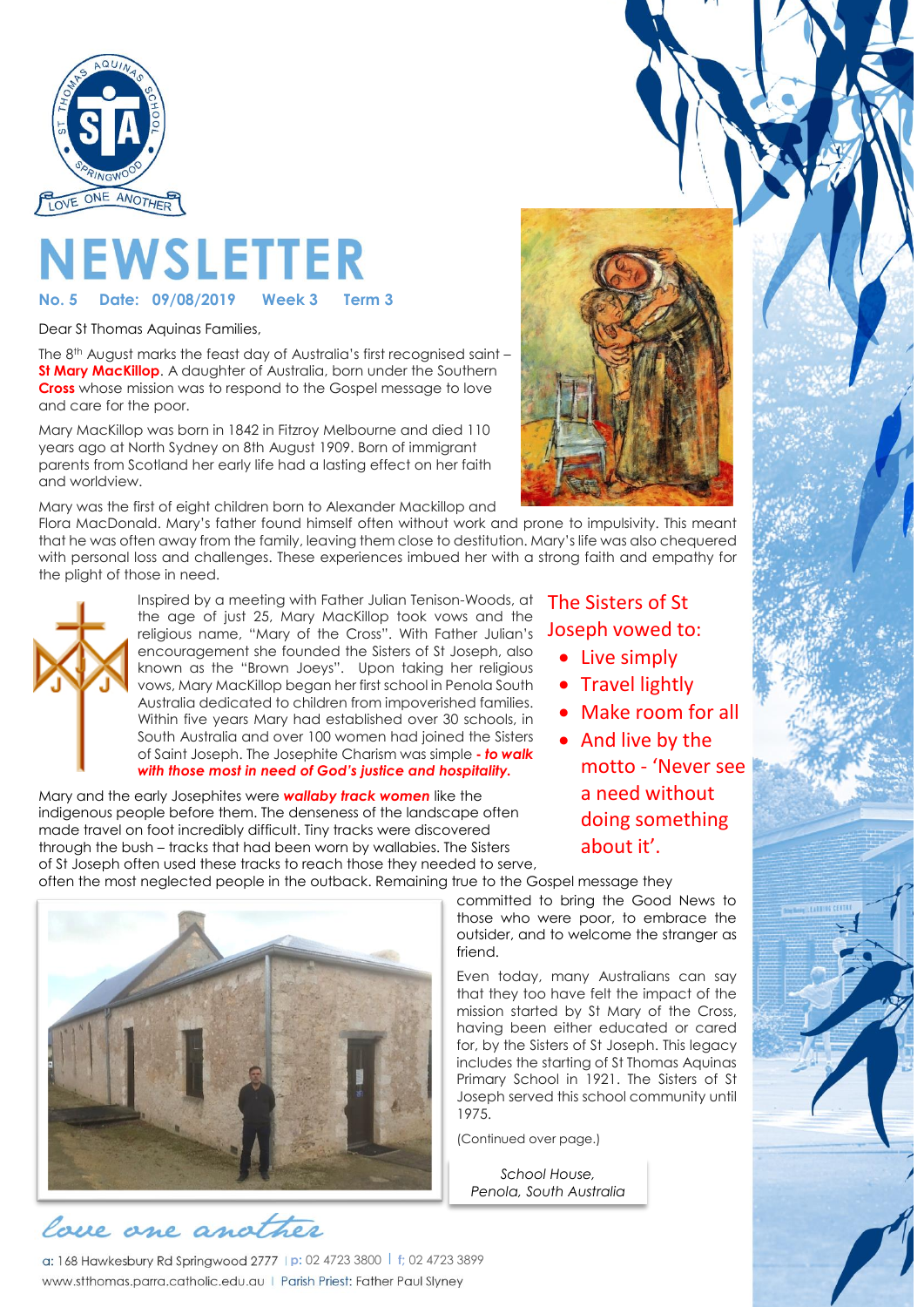## **FROM THE PRINCIPAL – cont'd**

St Mary's wisdom, compassion and faith can be appreciated through her many quotes that she shared with her sisters and the communities she served:

- *Remember we are but travelers here*
- *Be kind to the poor foreigners. Remember that I was a foreigner once, and as such was never laughed at, nor unkindly treated*
- *Have courage no matter what your crosses are*
- *We must teach more by example than by word*
- *Let us really love one another*
- *Never see a need without doing something about it.*

St Mary of the Cross is a **true-blue** Aussie hero. A daughter of this Great South Land, who along with her Joey Sisters walked far and wide along the wallaby tracks living out the **Gospel** message to **really love one another**.

Until next time,

#### ARosato

Sergio Rosato Principal

#### **STA Sports Carnival 2019**

Recently students and teachers travelled to Glenbrook Oval for our Annual Sports Carnival. The weather on the day was perfect and this provided a really comfortable atmosphere for many in our community to attend the day in support of the students. Our Sports Carnival, on **Thursday 25 July,** was truly a wonderful reflection of our community working with one another with a common purpose.

The established culture of STA sports carnivals has traditionally featured student participation and encouragement of each other. It takes trust and courage to start and finish a race regardless of whether you are placed 1st or 61st and our students and community recognise this and celebrate it.

To all who worked with dedication, generosity and commitment to plan and run the day we say, **"THANK YOU".** Particular **GRATITUDE** goes to:

- Our Sports Teacher **Ann Gippel** for her commitment, love of sport and expertise in planning and coordinating the day with the help of other staff including James Costigan and Karen Bousfield
- **Lee-Anne Brown** and the **Administration Staff** for their work in various areas particularly the catering • **Local Chef David Verriere** and his wife Kimberley for planning, coordinating and cooking the hot food on the day and providing such hospitality.
- Also to the **generous volunteers** who assisted David with the BBQ.
- The entire **staff** for their encouragement and modelling of team spirit in the children. Also for planning the supplementary activities so that the children were engaged in fun and fitness throughout the day.
- Our Assistant Principal **Genevieve Smith** for her wonderful, positive commentary and announcements on the day. Also for introducing the student joke segment to the carnival which added to the sense of fun and community in a really lovely way.
- To the many **families** who were able to attend in support of the students and particularly those parents who assisted in various official jobs such as scoring, marshalling and time-keeping.

#### **Congratulations to over 40 of our students who proceeded on to compete in the Zone Athletics Carnival on Friday 9 August.**

#### **T20 Big Bash Cricket**

On Monday 5 August over 90 students from Stages 2 & 3 attended a Cricket Gala Day at Glenbrook organised by the Sydney Thunder Development Team. The Girls and Boys who attended the day were able to participate in a number of cricket games with many local Blue Mountains School teams. As well as the cricket games, the students also were engaged in various skill practice sessions provided by the Thunder Development Team. Thank you to Ann Gippel and David Conroy for training these teams and also to James Costigan who stepped in to assist on the day. All our teams competed incredibly well with our Stage 3 Girls' and Boys' teams progressing through to their respective finals. Congratulations to our Stage 3 Girls' team for progressing through to the next level by winning their final.



#### **All Schools State Rugby League Championships**

On Wednesday 7 August St Thomas Aquinas participated in the All Schools Rugby League Championships, held at Whalan Fields. Our STA team played 4 Pool games: STA defeated Wingham Public School (Taree) 10-8, defeated Kurnell Public School (Cronulla) 18-4, defeated Frank Partridge VC Public School 22-0, lost to Dudley Public School (Newcastle)18-12.

St Thomas Aquinas finished 2nd in their Pool and progressed to the semi-finals. The semi-final was played against Nuwarra Public School. The STA team played incredibly well losing by just one try, 20-16. **St Thomas Aquinas finished 4th in the State for the ALL SCHOOLS competition.**

The team played outstanding football every game, representing ST Thomas Aquinas and the district with great pride. Thank you to Mr Chenoweth and Ms McKenzie for training the team and the many families who have supported the team on their journey.

#### **Book Club**

The first Book Club for Term 3 (Issue 5) has been given out to the students. Orders are due no later than Monday 12 August. Please check that order forms are filled out correctly including both the child's name and class. Credit card payments must be made online first and the receipt number needs to be recorded on the order form.



love one another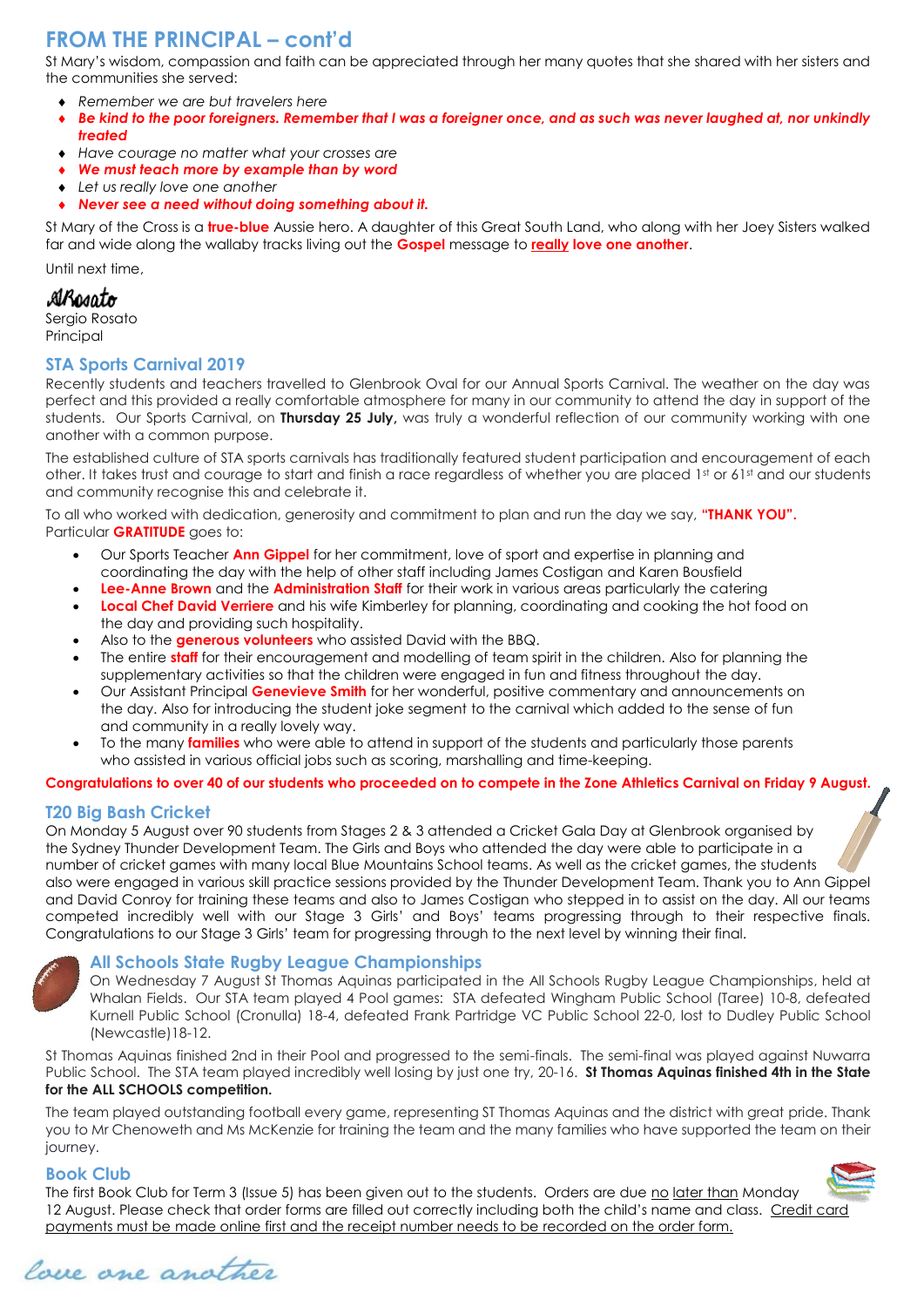#### **Student Awards**

*Congratulations* to the following students, who received Merit Awards at the School Assemblies listed below. Well done on your efforts everyone – keep up the good work!

#### **Week 1**

Ryan Andrews Ella Danks Aiden Lloyd Cartwright Mia Rodemark Cooper Daniel Maisie Lamont Elly Richards

#### **Week 3**

Oliver Ashtyn-Smith Matilda Debien Seth Loughton Nicolas Peat

Jemima Barnham Erin DeBono Vanessa Maloney Adrian Perez-Eaton Carys Beaton Isla Field Liam McGrath Abigail Power Violet-Rose Bentley Levi Friedland-Jaccoud Poppy Milroy Charlotte Priest Cisco Borbely Arabella Fuge Elizabeth Mulhall Jamie Sharp Esme Brennan Summah Galea Jett Murtikos Oscar Smith Lucas Brown Leah Garvan Aidan O'Brien Spencer Thomas Emily Burnett Jade Gordon Angelika Okladnikov Zachary Van Meeuwen Enrique Caraballo Annabel Hall Milly Okladnikov Chelsea Willingham Mackenzie Carey Pepper Hughes William O'Neill Liam Willis Charlotte Creamer Abigail Krishna Mikey Papasotiriou Angus Young

Jordan Banks Benjamin Dawson Alex Lopez Benji Synnott Chloe Blattman Indyana Duffy Luke Malone Lia Trounce Harrison Brown Kate Giannakis Samuel Moore Sienna Verriere Riley Carpenter Arwen Gordon Caitlin Murphy Layla Watson Tyler Chapple Keira Holdsworth William O'Neill Mia Withers Alannah Collins Elise Hurley Sophie Rayner Tom Withers Ashton Cooper Ethan Konwerski Luke Redmond Billy Wright Owen Croft Nicholas Koulouris Jessie Reynolds Lola Wyld

Asher Bogg Maddie Dyer Brydan McLeod Zachary Van Meeuwen

#### **Calmsley Hill Farm Kindy Excursion**

On Thursday our Kindergarten students travelled to Calmsley Hill Farm, Abbotsbury, for their immersion day on a real farm. The children were very excited as they boarded the coach in the morning and once at the farm were incredibly inquisitive asking many thoughtful questions. The experience offered the children so many wonderful learning experiences including riding a farm tractor, milking cows, being able to engage with many farm animals and to participate in a number of interactive demonstrations.

Excursions such as these enable such rich learning and make long lasting memories for children. Thank you to our Kindergarten Team, Elizabeth Bamford, Deb Mitchell, Joanne Godsell, Karleen Hutchings and Sister Monica for making this day possible. Thank you also to the parents who were able to attend in support of the students.

### **2019 Young Scientist Paper Plane State Championships Challenge**

Last week all classes had the opportunity to take part in the Paper Plane Challenge to see if they could achieve the qualifying distance and/or time for the State-run championships. 7 students actually threw on or above the qualifying

distance and therefore are able to compete at the State Championships at Sydney University if their parents are able to get them there. The children that qualified were: Myles Golby, Miles Barker, Lincoln Croft, Ben Dawson, Adam Springett, William Lister and James Hinchliff. They received a prize, a certificate and details of the competition if they wish to pursue it further. *Genevieve Smith, Assistant Principal*

#### **Mini Vinnies Knitting for Blankets**

The Mini Vinnies group in the school has been knitting wool squares during many of their lunch times this year. These squares have been then stitched together by a dedicated group of grandmothers and have been made into rugs and blankets. Last Friday our school held a special Mass to celebrate the Feast of St Mary of the Cross Mackillop. During this celebration the completed blankets were presented to representatives of St Vincent de Paul Society, Margaret and Cliff Smith.

A number of parents and grandparents, together with Virginia Fortunat, have taught the students how to knit and have assisted with any dropped stitches! Thank you to the families and friends who have helped and donated the wool and needles as well as to the Mini Vinnie students. We know that these rugs will be appreciated by those who really need them this winter.

#### **Deepest Sympathies and Prayers**

Please keep Berni Loughlin and her family in your prayers. Berni's husband Jack passed away suddenly last week whilst overseas. As a school community we extend our prayers, love and deepest sympathies to Berni and her family at this difficult time. Berni was a longstanding teacher at STA and more recently has been one of our valued casual teachers.

#### **Term 3 School Fees**

School Fee Invoices for Term 3 have now been issued and are **due by 28 August 2019.** This is the final instalment for the year. If you are having difficulties paying school fees, please do not hesitate to contact me to discuss options that are available. *Cheree Brown, School Finance Secretary*





lace ane another